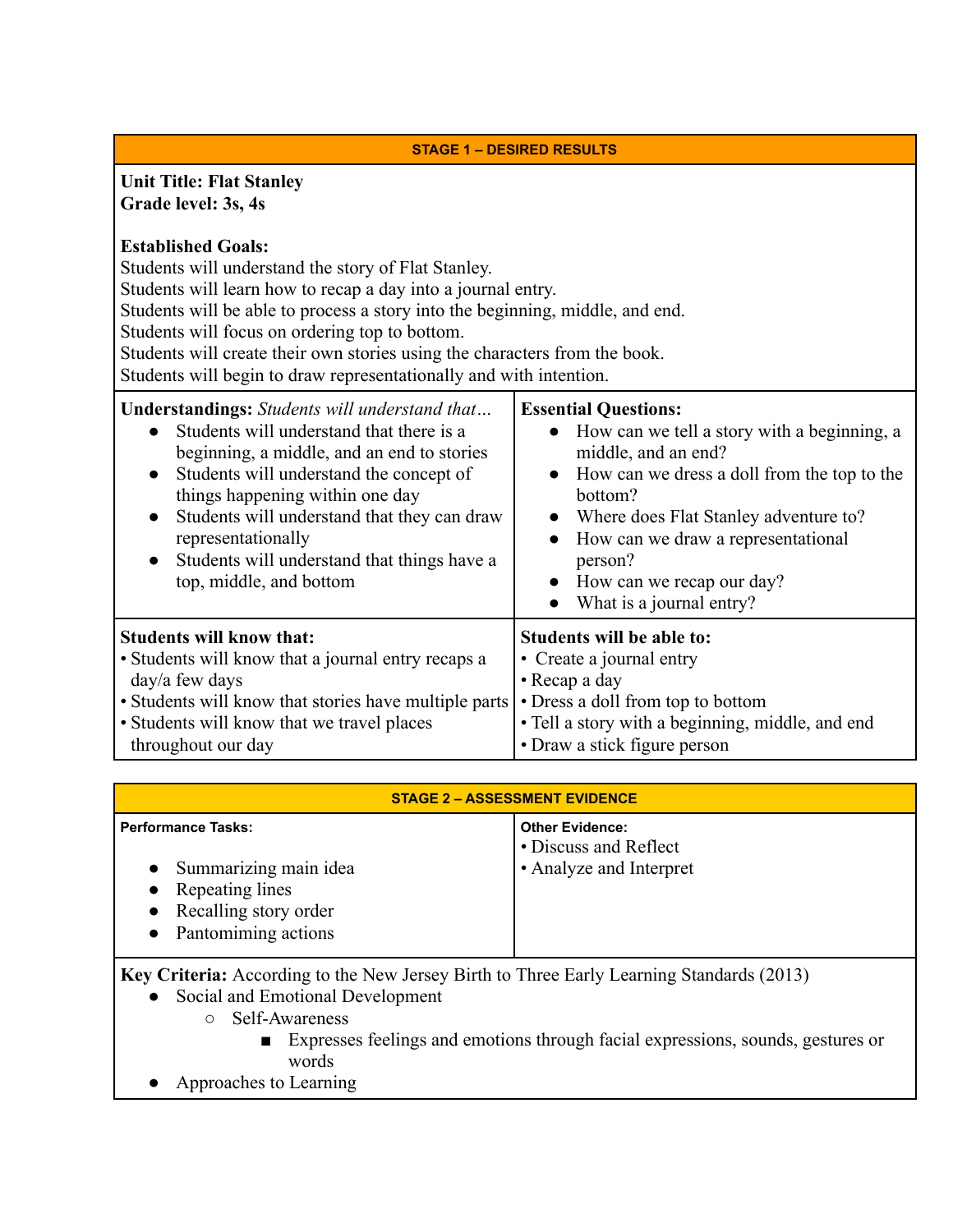- Creativity
	- Finding new things to do with familiar objects
	- Using imagination in playful, silly, or messy ways
- Cognitive Development
	- Exploration and Discovery
		- Using senses to explore
	- Memory
		- Recalling and using information in new situations
	- Imitation and Symbolic Play
		- Using imitation or pretend play to express creativity and imagination
- Physical and Motor Development
	- Fine Motor Development
		- Using hands to manipulate objects
	- Gross Motor Development
		- Moves body, arms, and legs with coordination
	- Language Development and Communication
		- Listening and Understanding
			- Listening and responding
			- Understanding gestures
		- Communicating and Speaking
			- Imitates sounds
		- Emergent Literacy
			- Recognize and understand symbols

**STAGE 3 – LEARNING PLAN**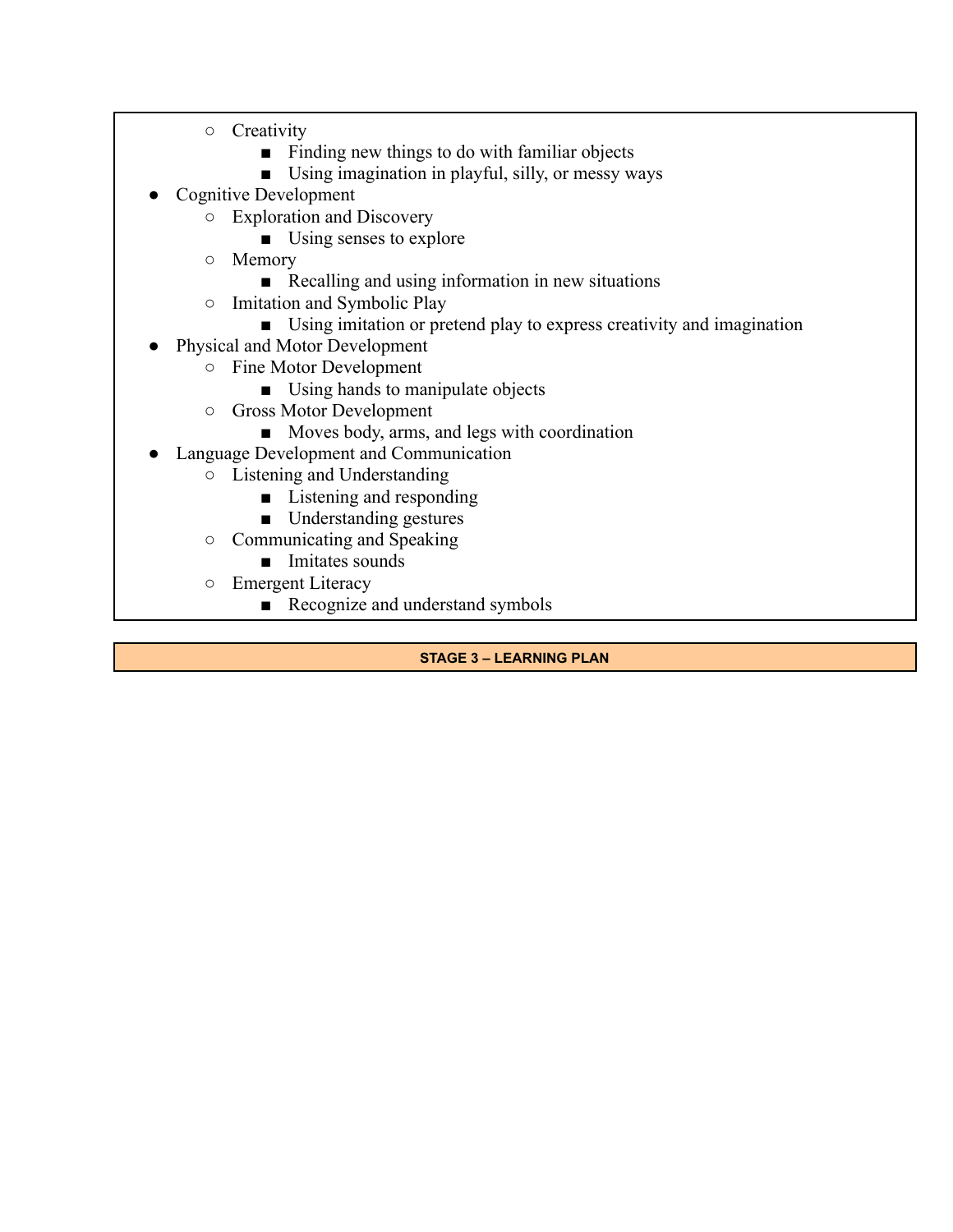## **Warmup:** Reading the story

- We will read a book as a class. Students will be shown the pictures and read the words.
- Students will be prompted with questions throughout the reading in order to ensure their understanding.
- Students will be shown the story multiple times, for multiple days, to help with remembering the main ideas.

## **Our favorite places:**

• Students will be asked "what is your favorite place to go" and answers will be recorded on a big sheet of paper

# **Storyboard retelling/beginning, middle, end:**

- Students will retell the story using a storyboard. This can be an activity that happens as a class, or one by one. Students will take the characters and place them in the order they appear in the story while also describing the main actions of the story.
- This helps them visualize the story in another format and in another context.
- They may also create their own stories that have a beginning, middle, and end

# **Journal Entries:**

- **● Individual**
	- Stanley will be sent home with each child for one night.
	- Each child/family will take pictures of Stanley and bring him to their favorite places (either in their house or outside of the house)
	- Each student will fill out a [worksheet](https://docs.google.com/document/u/0/d/1vg67Hqt9frBri1_vIvftGIBGFea2YY8JrrXq9E9Bmkc/edit) of their adventure. They will draw a picture and dictate a caption to a grown-up to be written down
	- The next morning, the child will share their adventure with the class and add their journal entry to the class book

# **● Whole Class**

- It will be one child's job per day to carry Stanley from class to class
- As a class we will bring Stanley around with us to different places at school (i.e., music, gym, playground) to meet different teachers
- At the end of the day, we will sit as a class and recap the journeys of the day into a class journal entry for the class book

## **Paper Doll Dressing**

- Each student will be given a cutout of Flat Stanley. It will be their job to use various shapes to "dress" the doll (shirt, pants, shoes, hair, etc.)
- Students may make the doll look any way they would like

## **Using Paper Dolls to Create a Story Board Scene**

- Using the dolls we created, students will create a three scene story featuring their doll
- Then they will use various shapes to construct the scene (house, mountain, etc) on a large piece of paper
- The doll will be used as a moving piece as the story is narrated aloud by the student